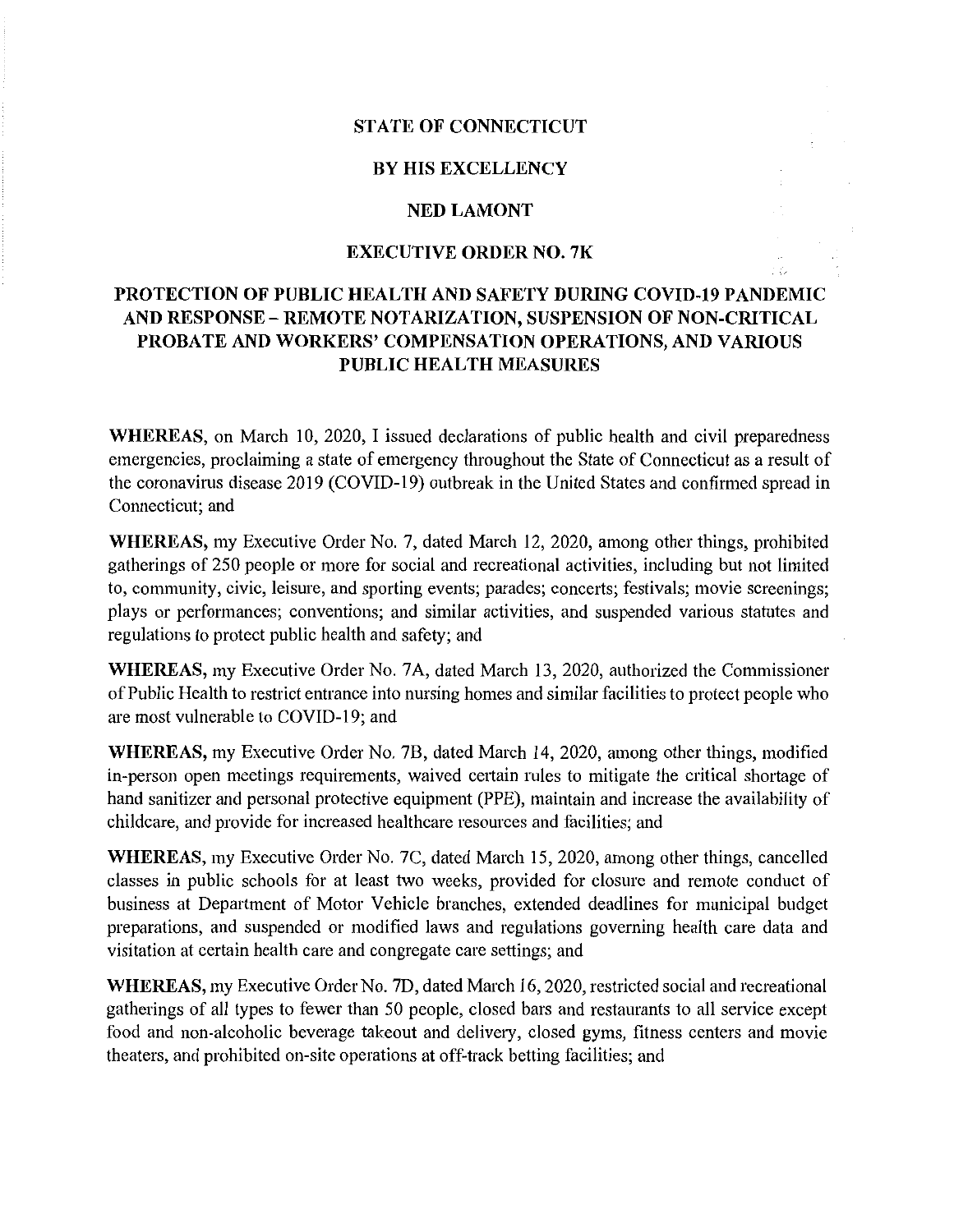**WHEREAS,** my Executive Order No. 7E, dated March 17, 2020, among other things, waived the requirement for an 180-day school year, limited fingerprinting availability to that for critical requirements, extended the duration of various licenses and permits under the authority of the Commissioner of Emergency Services and public protection, and suspended certain requirements for recoupment of overpayment and hearings conducted by the Depatiment of Social Services; and

**WHEREAS,** my Executive Order No. 7F, dated March 18, 2020, ordered the closure of Large Shopping Malls, the closure of places of public amusement except public parks and open recreation areas, expanded Medicaid telehealth coverage, waived in-person service, hearing, and screening requirements for certain Probate Court proceedings in vulnerable group care settings, and clarified my order cancelling school classes; and

**WHEREAS,** my Executive Order No. 7G, dated March 19, 2020, ordered the postponement of the presidential primary, suspended non-critical court operations, expanded the availability of telehealth services, and enacted additional public health measures; and

**WHEREAS,** my Executive Order No. 7H, dated March 20, 2020, limited the workplace operations of non-essential businesses, and on-profit, created a process to designate those that are essential, and provided for consistency across the state in governmental response to the COVID-19 pandemic; and

**WHEREAS,** my Executive Order No. 71, dated March 21, 2020, among other things, granted various forms of financial relief to recipients of public health and economic assistance, enacted measures to protect the health of children in the care of the Department of Children and Families, and enacted a series of measures to allow municipalities and their administrative bodies to conduct essential business while reducing the risk of COVID-19 transmission; and

**WHEREAS,** my Executive Order No. 7J, dated March 22, 2020, among other things, expanded the availability of temporary retired workers to fill critical staffing needs, provided authority to expedite acquisition and leasing of property to meet emergency response needs, and clarified restrictions on the operations of non-essential businesses; and

**WHEREAS,** COVID-19 is a respiratory disease that spreads easily from person to person and may result in serious illness or death; and

**WHEREAS,** the World Health Organization has declared the COVID-19 outbreak a pandemic; and

**WHEREAS,** the risk of severe illness and death from COVID-19 appears to be higher for individuals who are 60 years of age or older and for those who have chronic health conditions; and

**WHEREAS,** to reduce spread of COVID-19, the United States Centers for Disease Control and Prevention and the Connecticut Department of Public Health recommend implementation of community mitigation strategies to increase containment of the virus and to slow transmission of the virus, including cancellation of gatherings of fifty people or more and social distancing in smaller gatherings; and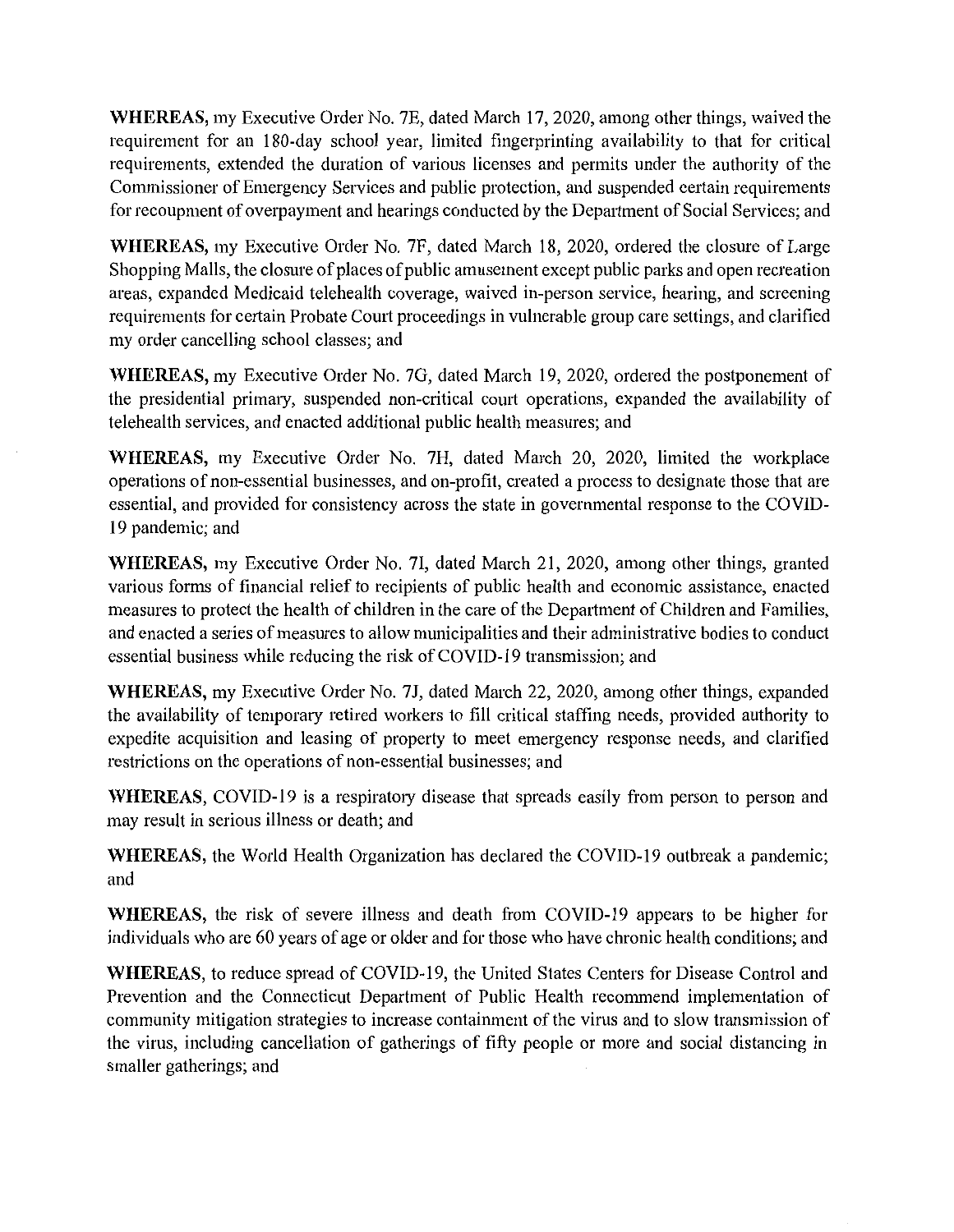**WHEREAS,** if COVID-10 is transmitted to an elderly person, there is a high risk of serious illness or mortality; and

**WHEREAS,** the existing COVID-19 pandemic and the accelerating spread of the disease in the State of Connecticut warrants the modification or suspension of certain public health statutes and regulations delineated below or any part thereof that conflict with the execution of civil preparedness functions or the protection of public health; and

**WHEREAS,** nursing homes and related facilities throughout Connecticut are experiencing staffing shortages as a result of the closure of schools and other effects of the COVID-19 pandemic, increasing the risk to patients, residents and staff; and

**WHEREAS,** certain documents require the in-person services of a Notary Public or Commissioner of the Superior Court and such interactions should be avoided to the maximum extent possible in order to promote social distancing and the mitigation of the spread of COVID-19; and

**WHEREAS,** in consultation with the Chairman of the Workers Compensation Commission, I have determined that there exists a compelling state interest that the Workers Compensation Commission conduct only essential business in order to minimize the spread of COVID-19; and

**WHEREAS,** in consultation with the Probate Court Administrator, I have determined that there exists a compelling state interest that the Probate Comts conduct only essential business in order to minimize the spread of COVID-19; and

**WHEREAS,** upon a proclamation that a civil preparedness emergency exists, section 28-9(b) of the Connecticut General Statutes authorizes the modification or suspension in whole or in part by executive order of any statute or regulation or requirement or part thereof that conflicts with the efficient and expeditious execution of civil preparedness functions or the protection of public health;

**NOW, THEREFORE, I, NED LAMONT,** Governor of the State of Connecticut, by virtue of the authority vested in me by the Constitution and the laws of the State of Connecticut, do hereby **ORDER AND DIRECT:** 

- I. **Suspension of Non-Critical Probate Court Operations and Associated Requirements.** Notwithstanding any provision of the Connecticut General Statutes, Probate Court Rules of Procedure or other provisions of law, I hereby suspend all statutory (I) reporting and filing requirements of the Office of the Probate Court Administrator concerning Probate Court operations; (2) Probate Court facility, location or venue requirements; (3) time requirements, statutes of limitation or other limitations or deadlines relating to service of process, court proceedings or court filings; and (4) all time requirements or deadlines related to the Probate Courts or their judicial officials to issue notices, hold court, hear matters and/or render decisions, including, but not limited to, the following chapters and sections of the Connecticut General Statutes:
	- a. Chapter 801, relating to administrative procedures;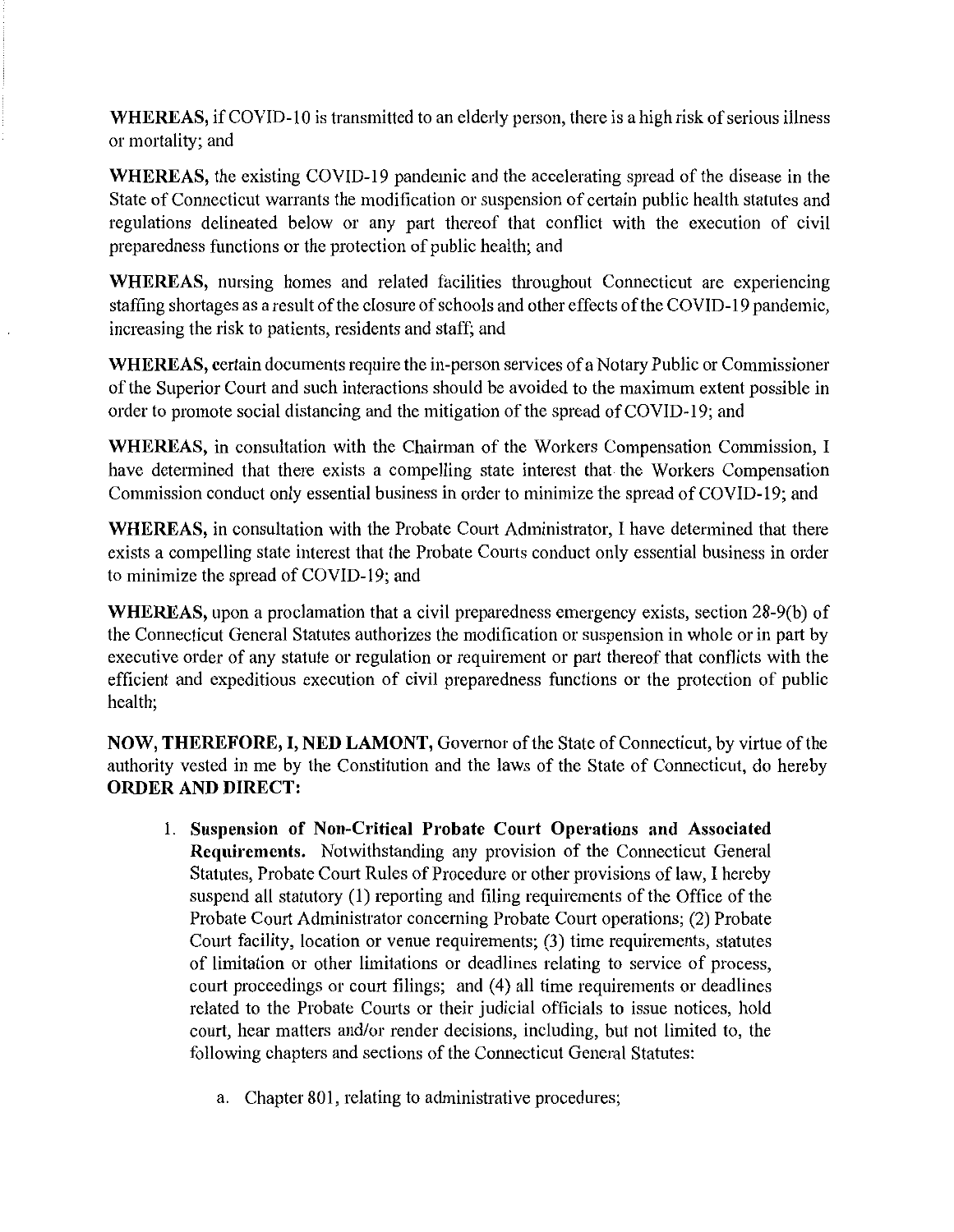- b. Chapter 802b, relating to decedents' estates;
- c. Chapter 802c, relating to trusts;
- d. Chapter 802d, relating to Uniform Transfers to Minors Act;
- e. Chapter  $802g$ , relating to disclaimer of property;
- f. Chapter 802h, relating to protected persons including minors, conservatorships and guardians of adults with intellectual disability;
- g. Chapter 803, relating to termination of parental rights and adoption;
- h. Chapter 815p, relating to Uniform Child Custody Jurisdiction Act;
- $1.$  Sections 46b-150 through 46b-150i, relating to emancipation;
- j. Section 46b-172a, relating to paternity;
- k. Chapter 319, relating to commitment of mentally ill children;
- I. Chapter 319a, relating to Interstate Compact;
- m. Section  $17a-274$ , relating to involuntary placement with DDS;
- n. Chapter 319i, relating to adults with psychiatric disabilities;
- o. Sections 17a-685 and 17a-686, relating to treatment of alcohol or drug dependent persons.

Nothing in this order shall preclude a Probate Comt from holding hearings or rendering decisions in such time frames as the circumstances of the particular matter warrants and the interest of the parties requires.

- 2. **Suspension of Non-Critical Workers' Compensation Commission Operations and Associated Requirements.** Notwithstanding any provision of the Connecticut General Statutes or of any regulation, local rule or other provision of law, I hereby suspend all: (1) location or venue requirements; (2) time requirements, statutes of limitation or other limitations or deadlines relating to chapter 568 and the statutes enumerated in (b) below; and (3) all time requirements, or deadlines of the Workers' Compensation Commission relating to the Workers' Compensation Act and other statutory programs and schemes over which the Workers' Compensation Commission provides adjudication, dispute resolution, administrative oversight or support, including, but not limited to, the following:
	- a. Chapter 568, relating to the Connecticut Workers' Compensation Act;
	- b. Section 5-142, relating to disability compensation;
	- c. Section 5-142a, relating to injury or death of sheriff;
	- d. Section 5-145a, relating to hypertension or heart disease in certain university, aeronautics, State Capitol police, correction, mental health, criminal justice or hazardous duty personnel;
	- e. Section 5-145b, relating to hypertension or heart disease in motor vehicle inspectors;
	- f. Section 5-145c, relating to hypertension or hemt disease in chief inspectors or inspectors in the division of criminal justice;
	- g. Section 7-314a, relating to death, disability and injury benefits;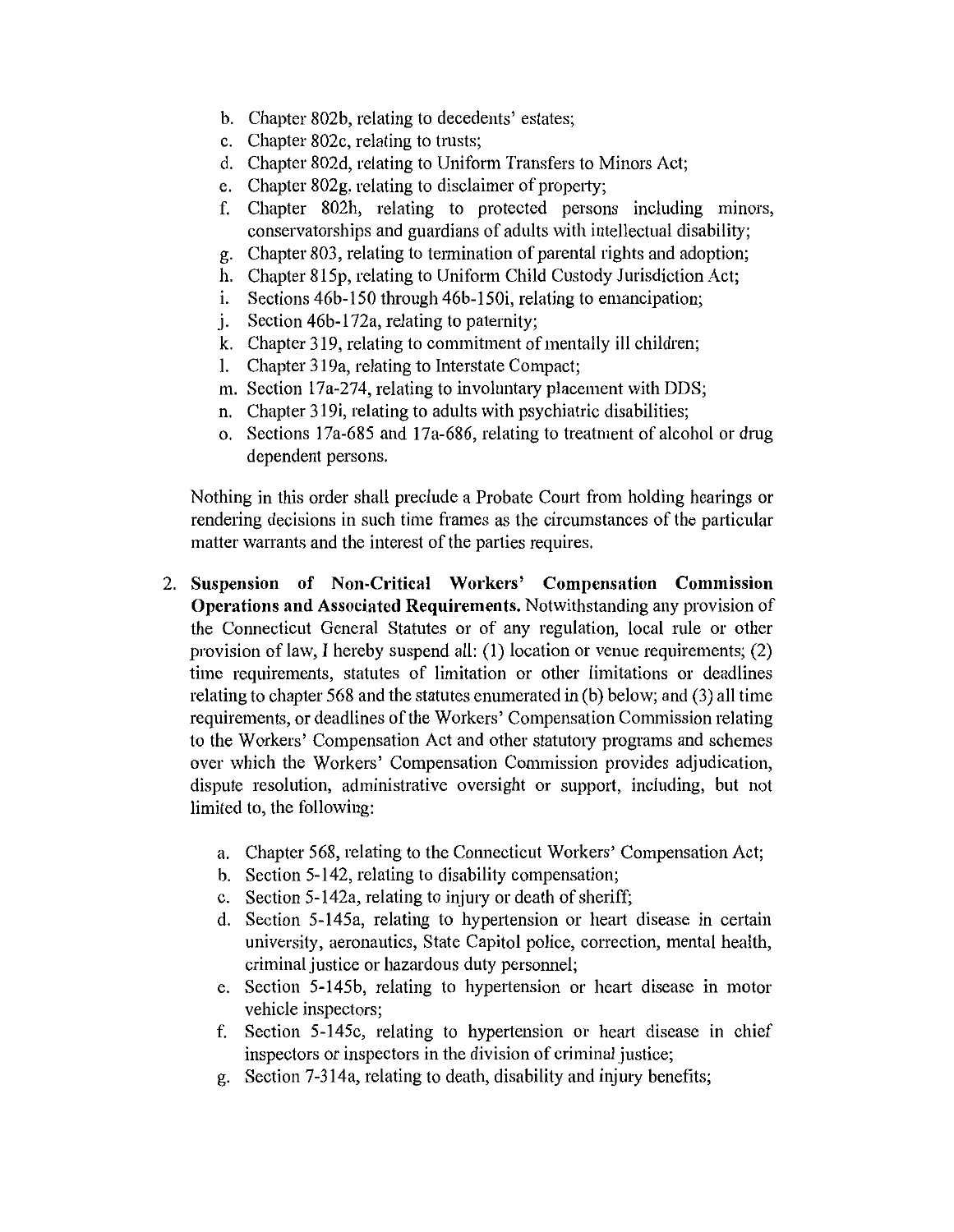- h. Section 7-314b, relating to collection of workers' compensation benefits by volunteer firefighters and members of volunteer ambulance services;
- i. Section 7-322a, relating to benefits for volunteers rendering service to another fire company;
- i. Section 7-322b, relating to volunteers serving in municipality where employed;
- k. Section 7-433c, relating to benefits for policemen or firemen due to hypertension or heart disease;
- l. Section 28-14, relating to compensation for death, disability or injury;
- m. Section 28-14a, relating to compensation of volunteers involved in homeland security drills;
- n. Section 29-4a, relating to death or disability from hypertension or heart disease;
- o. Section 31-40a, relating to reports of occupational diseases;
- p. Section 31-40v, relating to the establishment of safety and health committees;
- q. Section 31-283a, relating to rehabilitation programs.
- 3. **Remote Notarization.** Effective immediately and through June 23, 2020, unless modified, extended or terminated by me, all relevant state laws and regulations are hereby modified to permit any notarial act that is required under Connecticut law to be performed using an electronic device or process that allows a notary public commissioned by the Connecticut Secretary of the State pursuant to section 3-94b of the Connecticut General Statutes ("Notary Public") or a Commissioner of the Superior Coutt as defined by section 51-85 of the Connecticut General Statutes ("Commissioner") and a remotely located individual to communicate with each other simultaneously by sight and sound ("Communication Technology"), provided that the following conditions are met:
	- a. The person seeking the notarial act ("Signatory") from a Notary Public or Commissioner, if not personally known to the Notary Public or Commissioner, shall present satisfactory evidence of identity, as defined by subsection 10 of section 3-94a of the General Statutes, while connected to the Communication Technology, not merely transmit it prior to or after the transaction;
	- b. The Communication Technology must be capable of recording the complete notarial act and such recording shall be made and retained by the Notary Public or Commissioner for a period of not less than ten (10) years;
	- c. The Signatory must affirmatively represent via the Communication Technology that he or she is physically situated in the State of Connecticut;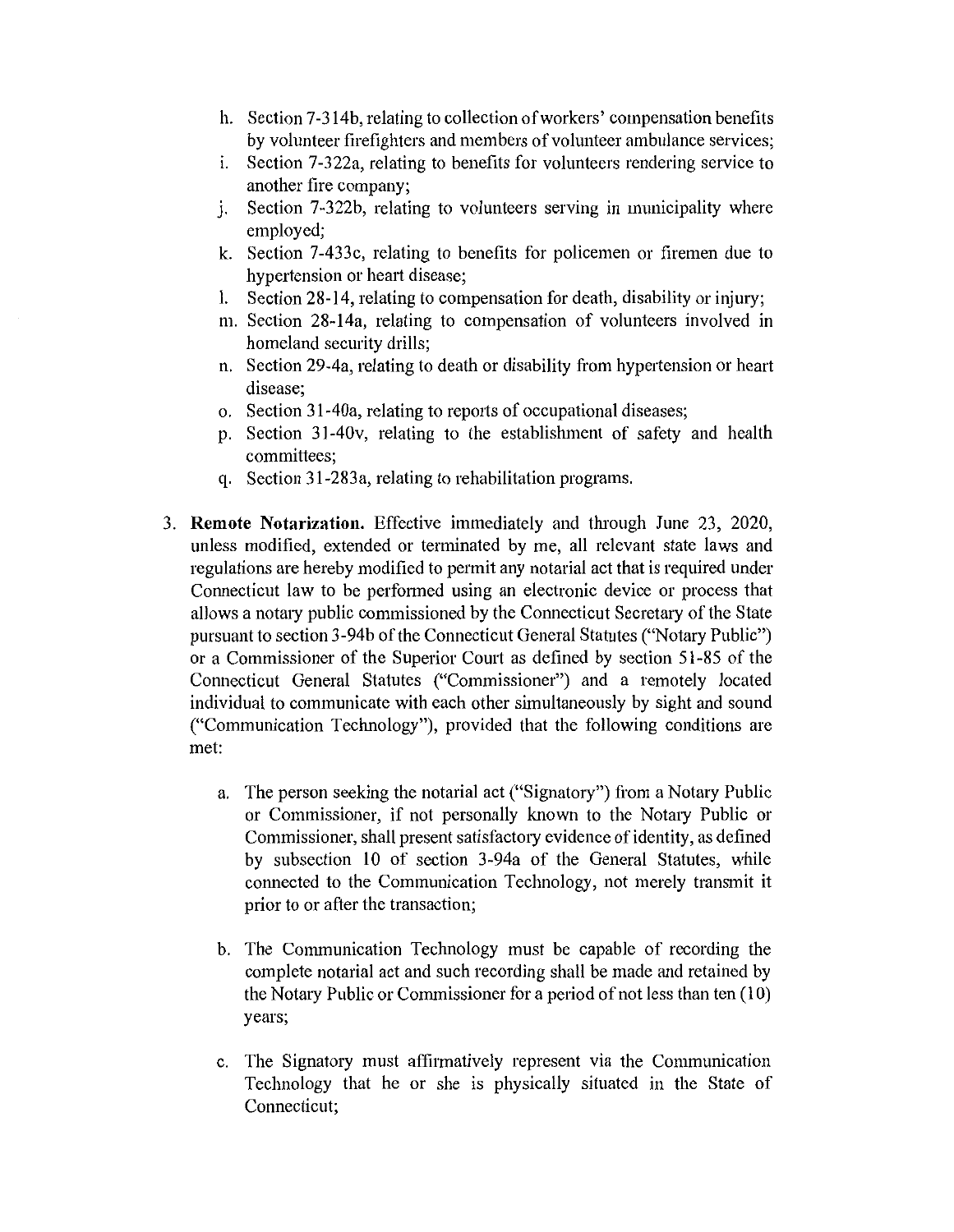- d. The Signatory must transmit by fax or electronic means a legible copy of the signed document directly to the Notary Public or Commissioner on the same date it was executed;
- e. The Notary Public or Commissioner may notarize the transmitted copy of the document and transmit the same back to the Signatory by fax or electronic means;
- f. The Notary Public or Commissioner may repeat the notarization of the original signed document as of the date of execution provided the Notary Public or Commissioner receives such original signed document, together with the electronically notarized copy, within thirty days after the date of execution;
- g. Notwithstanding the foregoing, only an attorney admitted to practice law in the State of Connecticut and in good standing may remotely administer a self-proving affidavit to a Last Will and Testament pursuant to section 45a-285 of the General Statues or conduct a real estate closing as required by Public Act 19-88.
- 4. **Suspension or Modification of Regulatory Requirements to Protect Public Health and Safety.** Notwithstanding Sections 4-168 to 4-174, inclusive, of the Connecticut General Statutes, the Commissioner of Public Health may temporarily waive, modify or suspend any regulatory requirements adopted by the Commissioner of Public Health or any Boards or Commissions under Chapters 368a, 368d, 368v, 369 to 381a, inclusive, 382a, 383 to 388, inclusive, 398 to 399, inclusive, 400a, 400c and 474 of the Connecticut General Statutes as the Commissioner of Public Health deems necessary to reduce the spread of COVID-19 and to protect the public health.
- 5. **Temporary Suspension of National Criminal History Records Checks for Long Term Care Providers.** Section 19a-49lc(c)(l) of the Connecticut General Statutes, which requires long-term care facilities to submit background searches, including checks of state and national criminal history records conducted in accordance with section 29-17a, to the Department of Public Health prior to extending an offer of employment to, or entering into a contract for, the provision of long-term care services with any individual who will have direct access, or prior to allowing any individual to begin volunteering at such long-term care facility when the long-term care facility reasonably expects such volunteer will regularly perform duties that are substantially similar to those of an employee with direct access, the requirement for checks of state and national criminal history records conducted in accordance with section 29-17a, is suspended. During this suspension period, all long-term care facilities shall